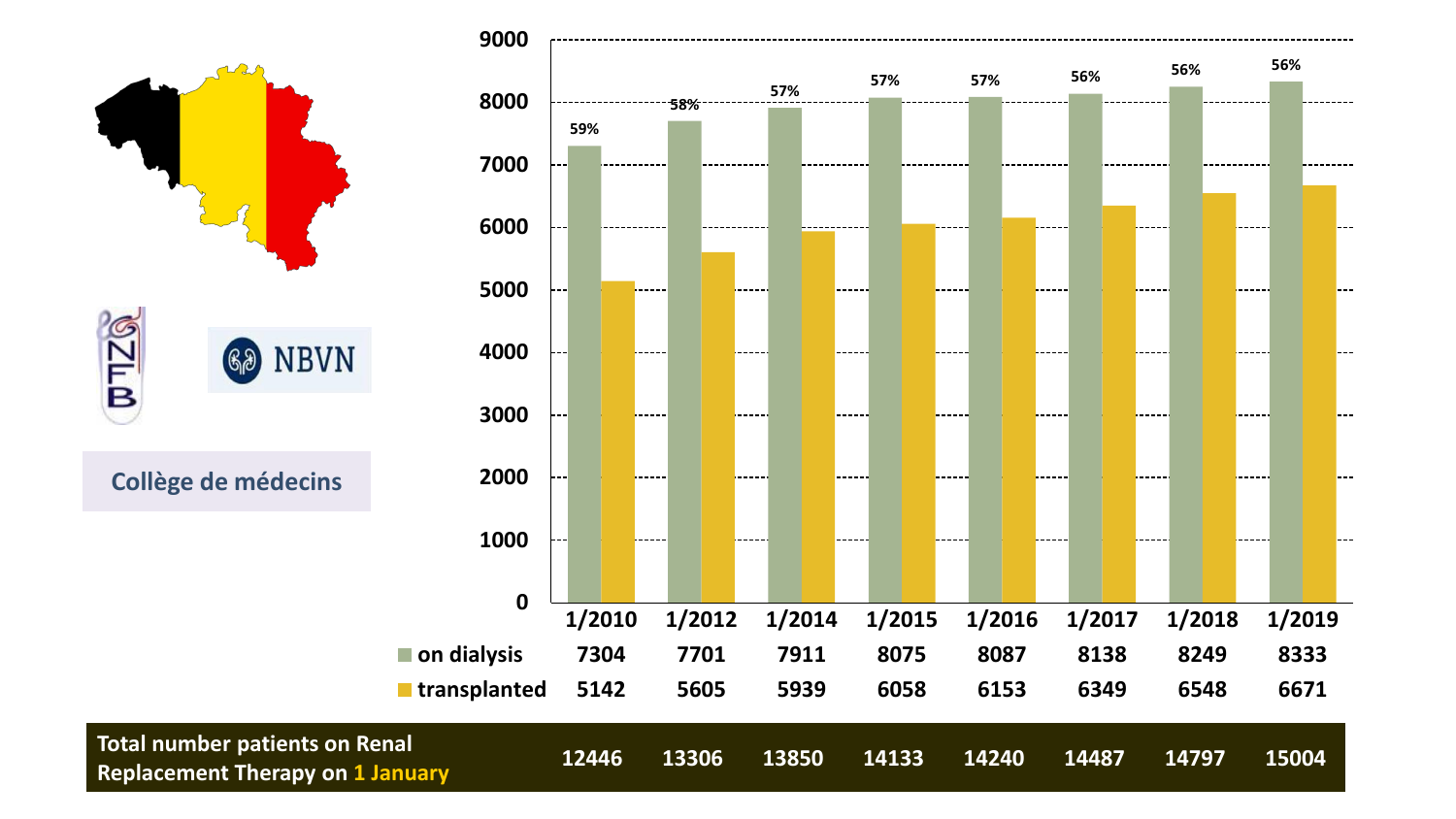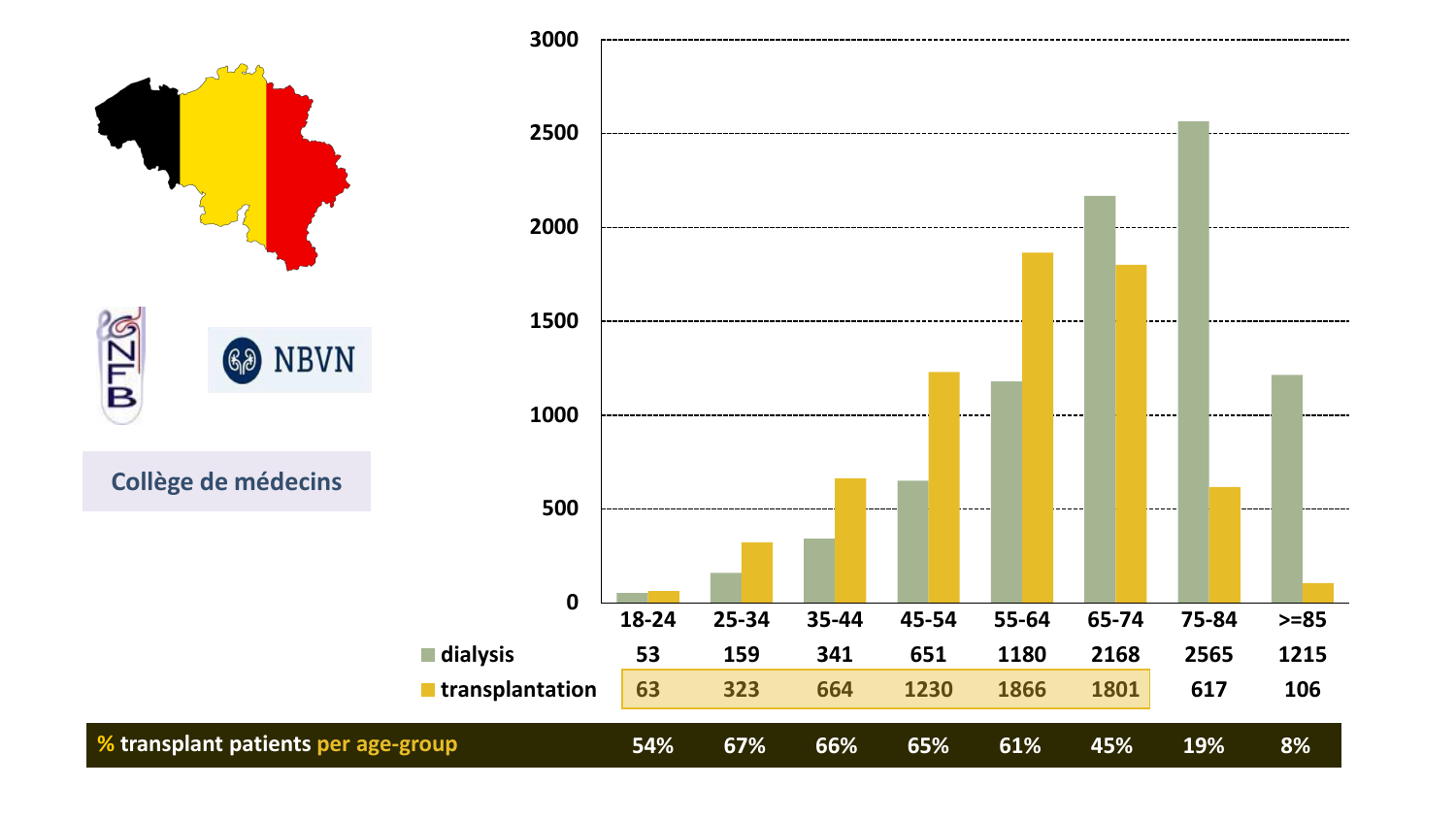

-----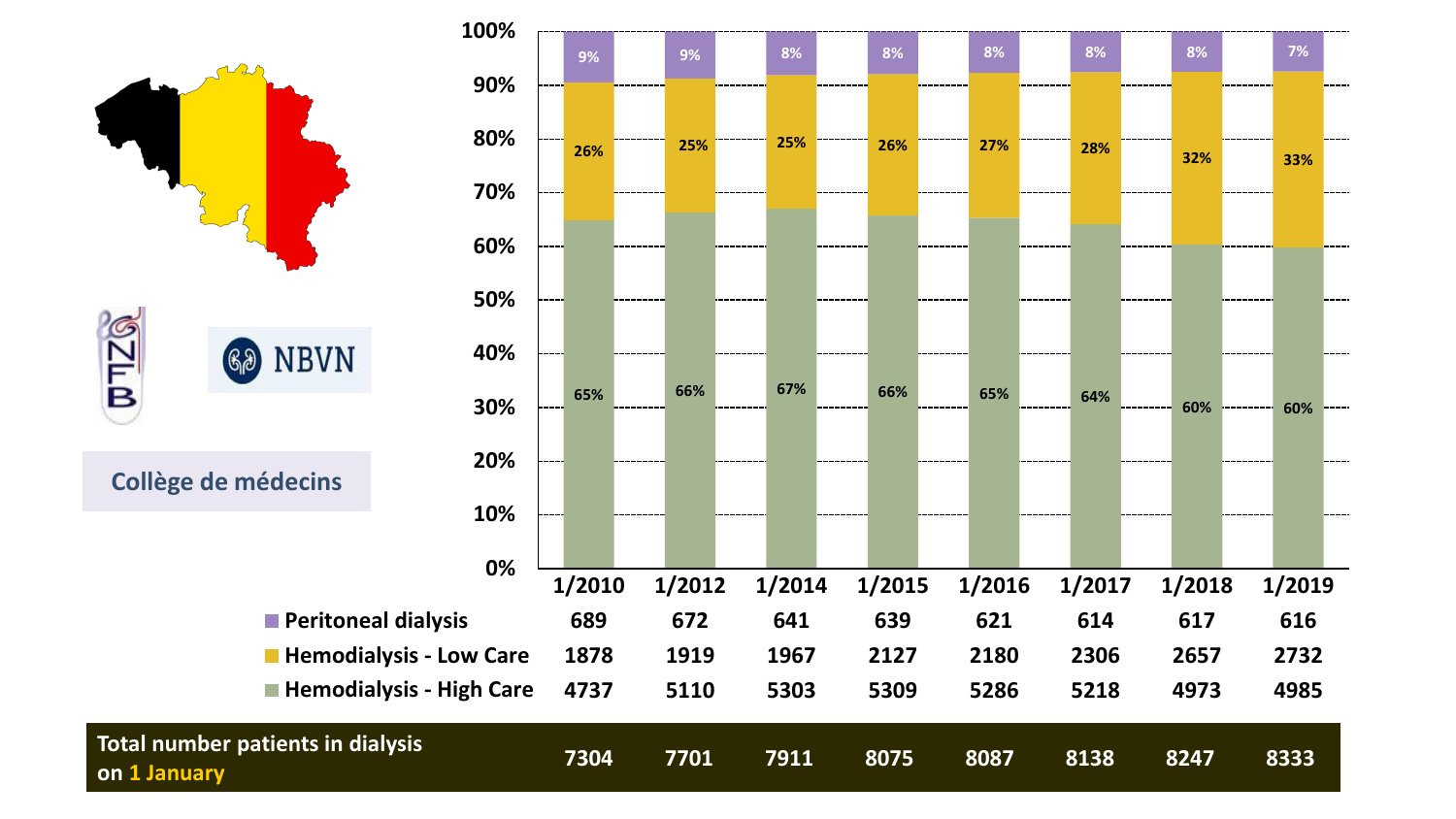

**Total number patients – first start on dialysis % difference per year – first start on HD or PD**

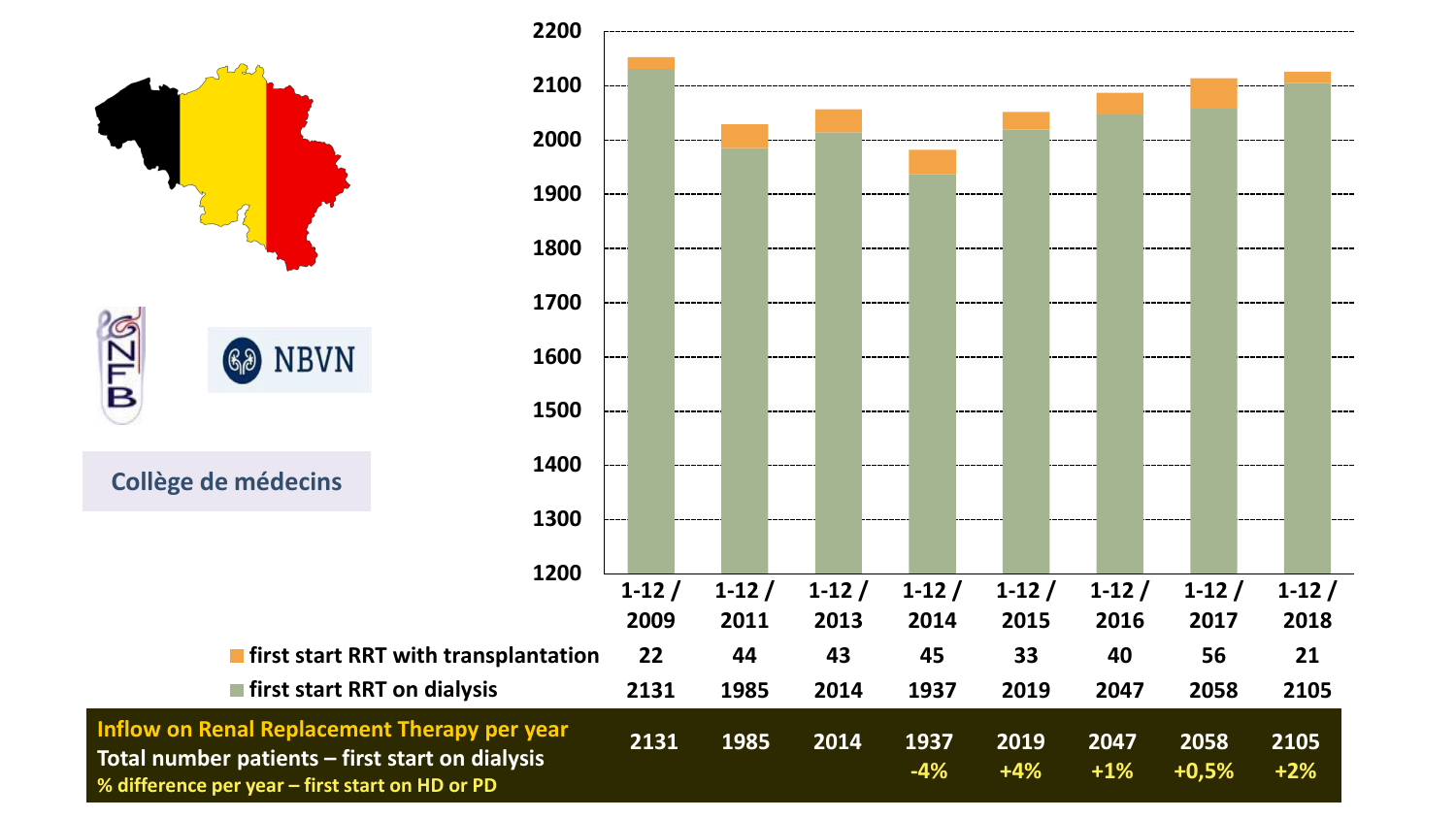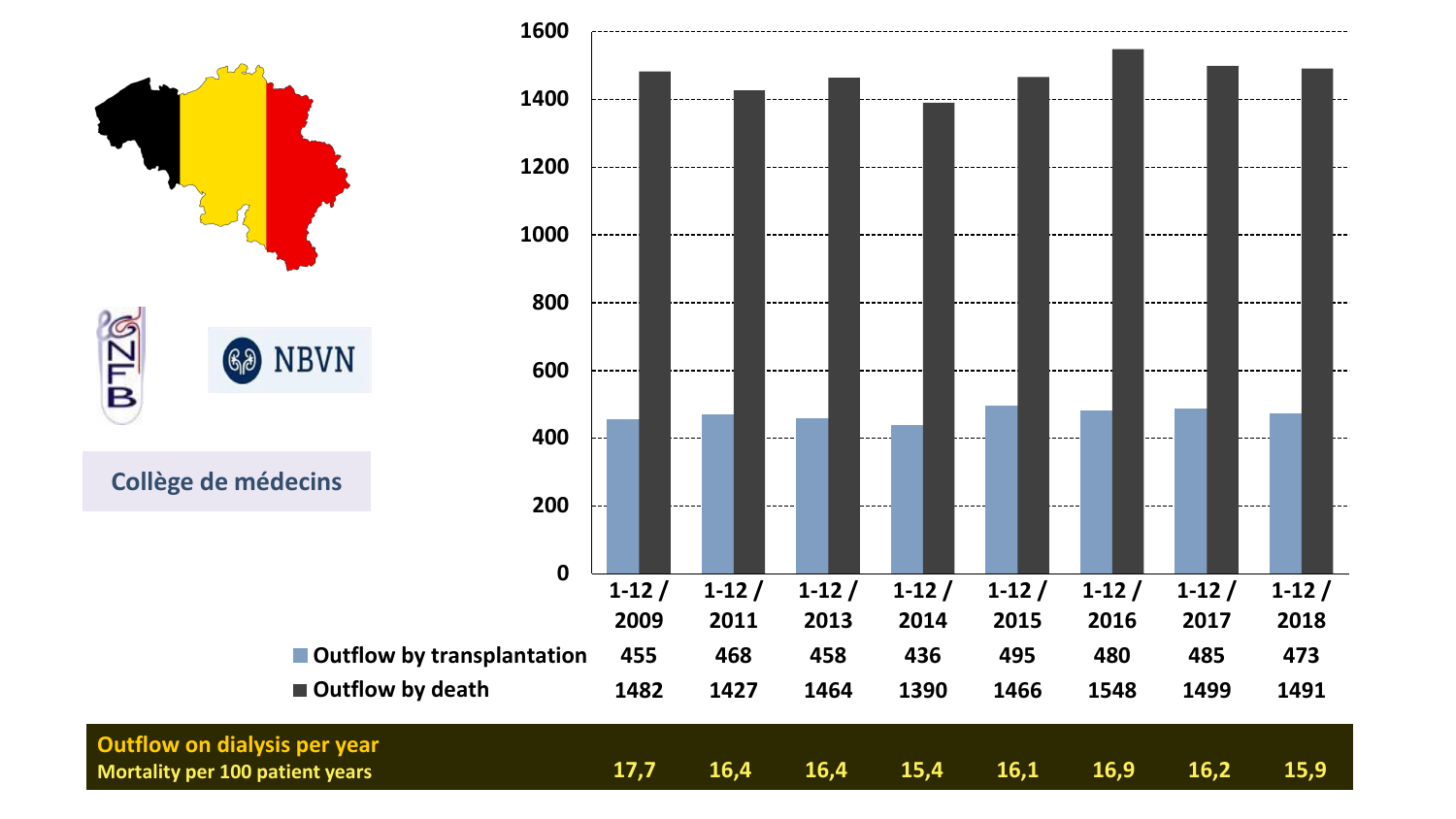







**Survival analysis : patient survival of dialysis patients & kidney graft survival in transplant patients** (deceased and living donor) **- comparison of different cohorts** *Analysis made by the ERA-EDTA registry*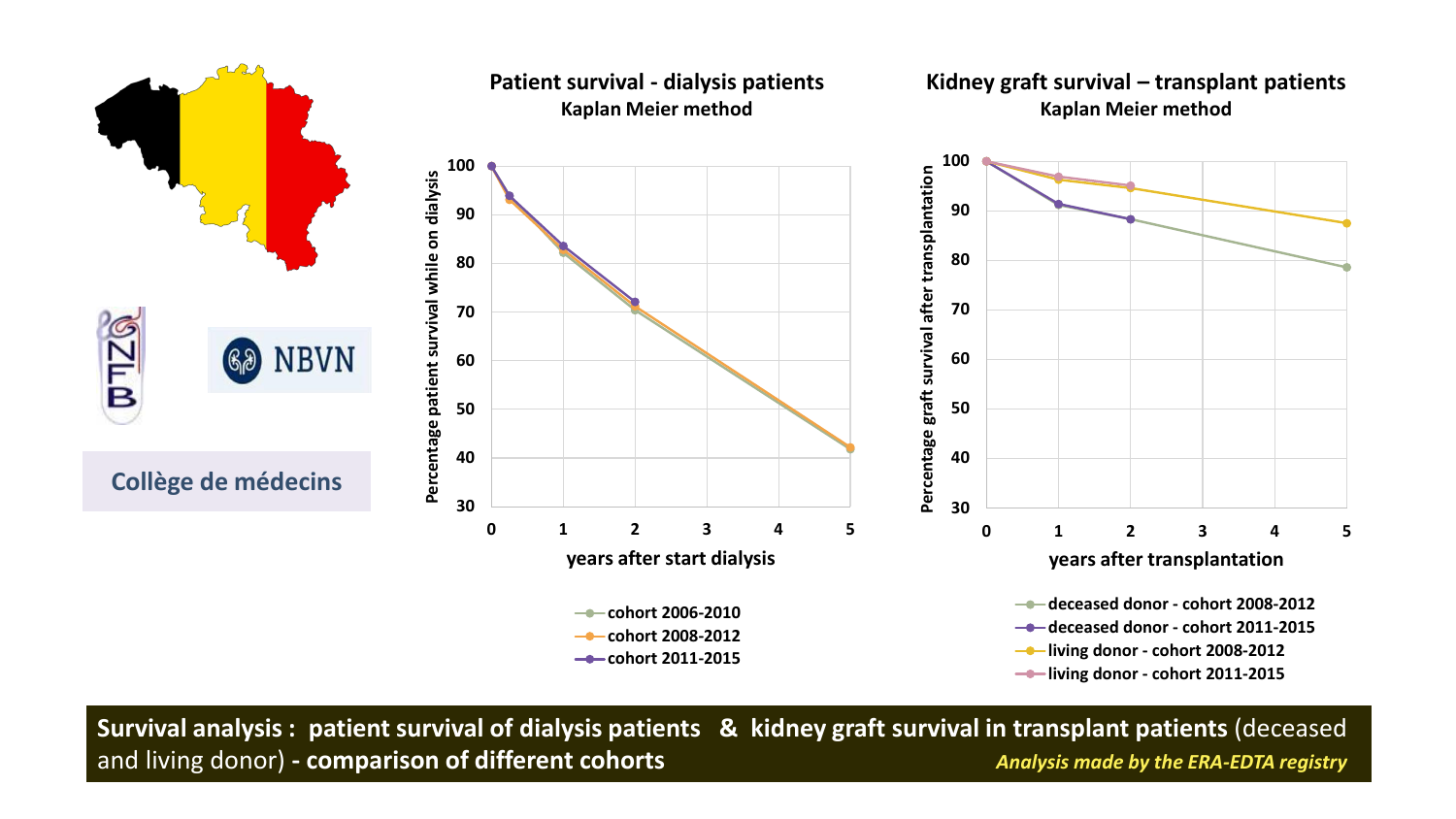

**Survival analysis : patient survival of dialysis patients & kidney graft survival in transplant patients** (deceased donor) **- comparison of different cohorts** *Analysis made by the ERA-EDTA registry*